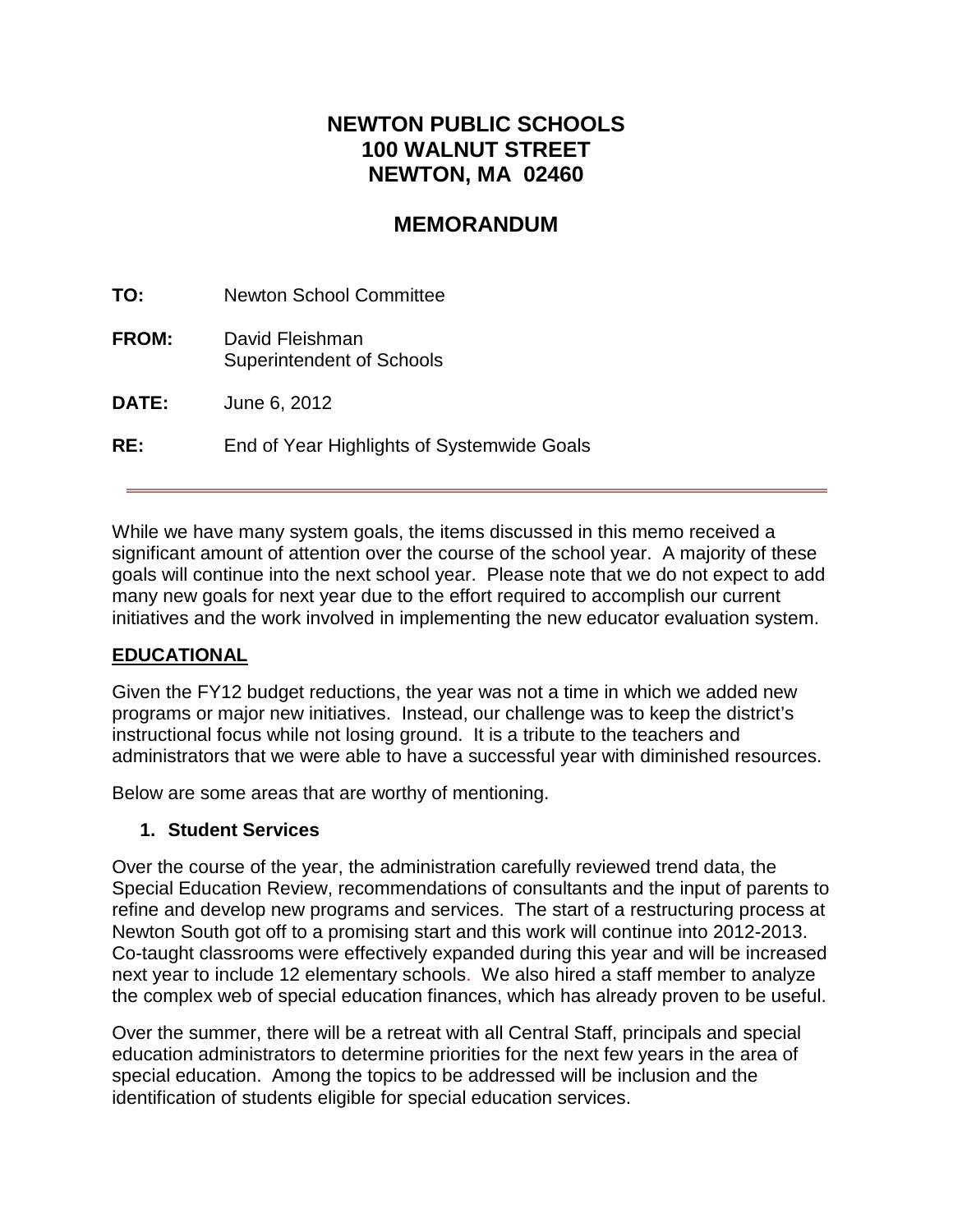## **2. Student Intervention Strategies**

This past year, schools throughout Newton have placed an even stronger emphasis on student achievement through the Tiered Instruction Initiative. Principals are creating schedules that allow for planned intervention blocks during the school day to provide targeted, focused instruction for students in small groups identified by similar need or interest. The groups are determined through formative assessments by the grade level team, literacy specialist, math coach, and other school support staff who collaborate and review student work in Professional Learning Communities (PLC's). The intent is to provide regular education intervention and support, reducing the number of referrals to special education, while offering dedicated enrichment for those students who have demonstrated mastery.

Next year, there will be an even greater emphasis on regular education interventions. There will be an increase in elementary intervention aides that will be distributed by student need and school size. At the middle school level, reading support will be added for  $6<sup>th</sup>$  grade regular education students, whose literacy skills need improvement. Both high schools will also expand their support of tiered instruction and interventions.

## **3. Beginning of Common Core Implementation**

The implementation of the new Common Core State Standards in English Language Arts and math is a major focus in the district. This year, new math units provided K-8 students with greater opportunities to explore topics in-depth while working in a collaborative manner.

Earlier in the year, School Committee members heard a presentation from the K-8 Social Studies coordinator regarding the increased emphasis on literacy skills in social studies, which is consistent with the common core. Over the summer and during the course of next year, new units in ELA that reflect the goals of the Common Core Standards will be implemented. The high school department heads will be working with their faculty to revise their curriculum to align with the Common Core.

## **4. Continued Focus on Collaboration**

Developing and supporting educator collaboration continues to be a priority at all levels, whether it is sharing effective instructional practices or the analysis of data on a variety of student learning measures. Course specific collaborative teams have expanded at the high schools to both compare data and share best practices. The grade level departments at the middle schools are engaging in this work as well. Next year, there will be a greater emphasis on developing common assessment in those areas where they do not currently exist.

The middle schools have successfully worked together on the "Making Thinking Visible" initiative. They have introduced common learning strategies in order to make learning objectives and results more explicit. This focus on thinking routines explicitly aims to deepen understanding and nurture critical and creative thinking. Next year, the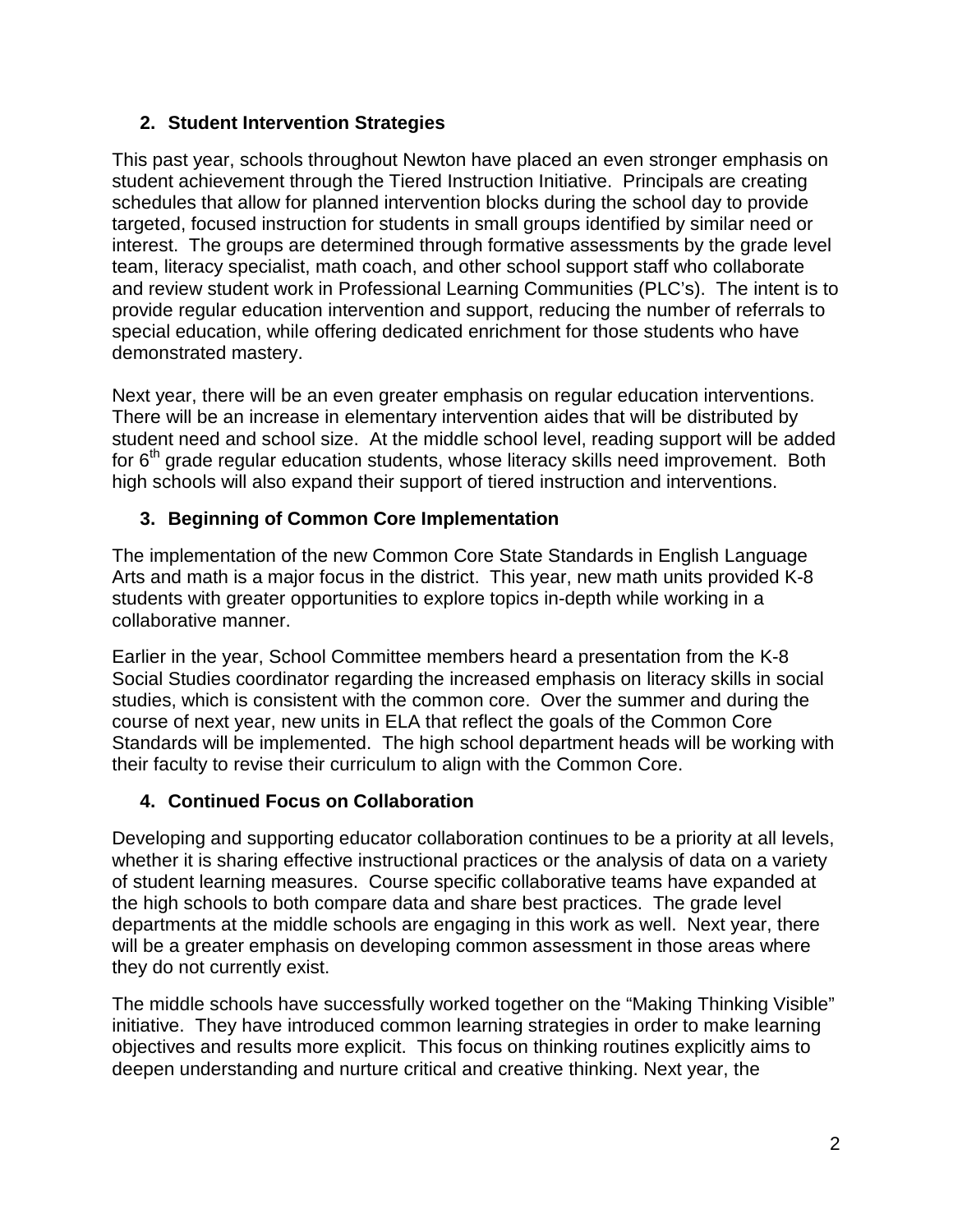elementary schools are scheduled to follow-up in this area. The high schools have also expressed an interest in working on this important topic.

The Instructional Rounds for administrators was expanded this year and has proven to be an effective vehicle to both focus on instructional practices and work with faculties on developing a common focus for their improvement efforts.

# **5. Technology Integration**

During FY12, the Technology Department assessed the state of technology in all classrooms and focused on improving and equalizing assets to more robust digital learning tools in all classrooms. In addition, an updated technology plan was completed, which outlines priorities for the next few years. Next year there will be a technology standard that all classrooms will meet and they will be equipped with a projection and document camera.

An important goal for FY13 will be to maintain and improve the network infrastructure of both the district-wide and local area networks, improve access to classroom technology at all levels, and continue supporting administrative and instructional technology use. The focus will be on expanding wireless access at the four middle schools and both high schools, and filling in coverage where needed at the elementary schools. Plans are continuing for centralized digital resources to support *anytime anywhere* access for all curriculum areas.

# **6. Professional Development**

While FY12 was a difficult budget year, professional learning continued to be a priority. Job-embedded coaching was expanded to include English Language Arts at the middle school level. Conferences and workshops included a focus on professional learning communities, and systems of tiered instruction and intervention.

Summer professional development and curriculum work will be expanded for the first time in a number of years. The work taking place will focus on a range of topics including aligning Newton's curriculum with the Common Core, developing common assessments, sharing effective instructional strategies, improving anti-bullying curricula, designing a more in-depth mentoring program, and collaboration between regular and special education.

# **MANAGERIAL AND OPERATIONAL**

There are a number of highlights in the managerial and operational arena in FY13. Before discussing the highlights, it is important to acknowledge the partnership that we have established with the Mayor and his team. Our ability to accomplish important working areas, such as budget, collective bargaining and facilities is predicated on the collaborative and trustful relationships with our colleagues in city government and we are grateful for their support.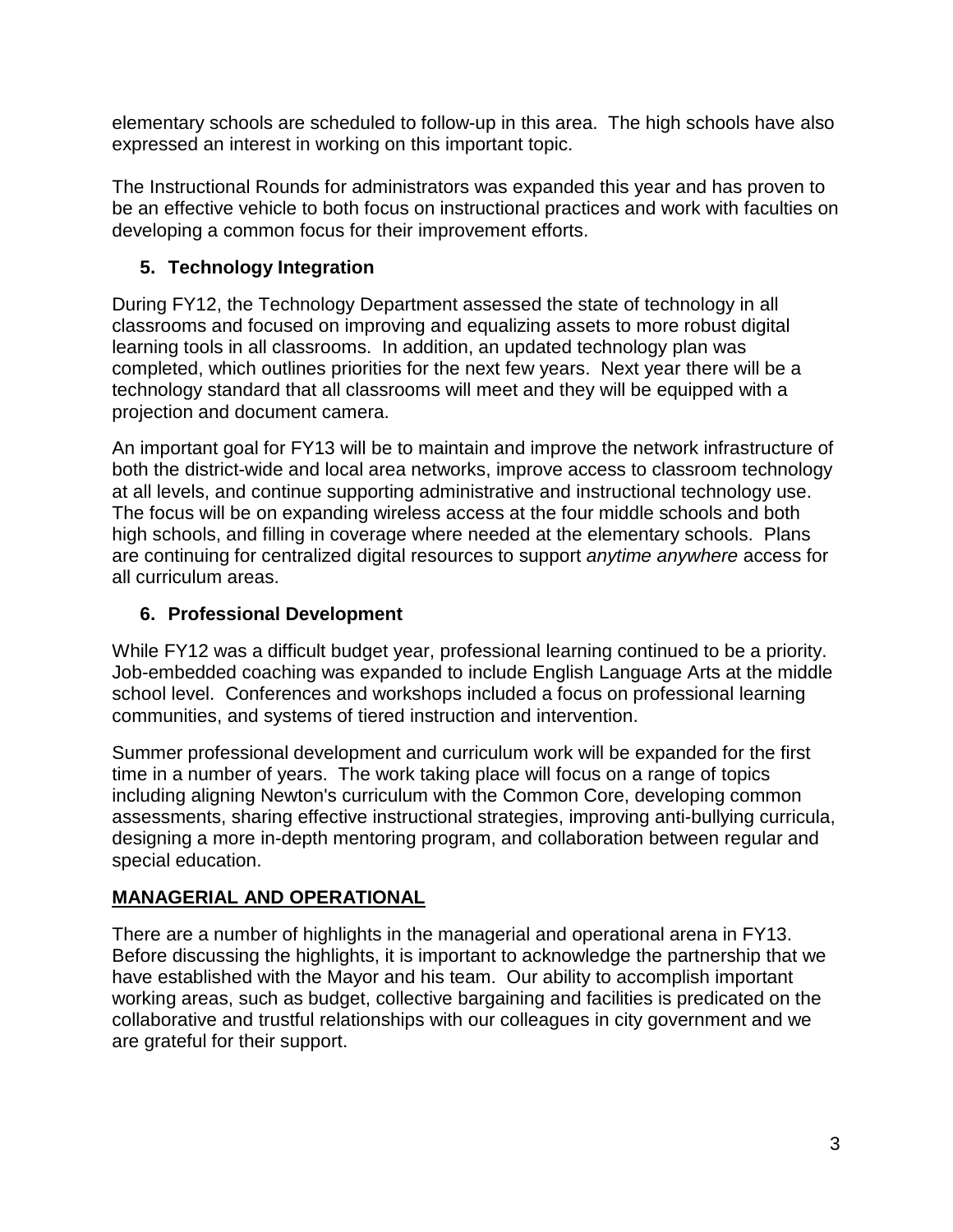### **1. Collective Bargaining**

a. Settlement of Contracts

The importance of settling the collective bargaining agreements cannot be underestimated. The system was able to generate significant savings in health insurance and restructure pay scales in a manner that enabled employees on the top step to receive necessary increases.

b. Agreement to Implement new Educator Evaluation System

A joint committee composed of administrators and faculty worked over 100 hours to settle on a revised evaluation model that meets the new State regulations. We are hopeful that the enhanced evaluation system will allow greater opportunities for professional growth and continuous improvement.

## **2. An Improved Budget Year**

The FY13 Budget was a marked improvement over FY12, as it allowed us to maintain current programs, expand teaching staff for higher enrollments, and expand programs in a few distinct areas. The improved budget year was due to several factors:

- $\triangleright$  Collective bargaining
- $\triangleright$  Increased state funding
- $\triangleright$  Continued efficiencies
- $\triangleright$  Lower utility costs

## **3. Addressing Short and Long Term Facilities**

### **a. Short-term Facilities**

FY12 gave Newton badly needed additional classroom space at the elementary level and construction on the permanent addition at Day will begin this summer.

### **b. Long-term Facilities**

Newton received excellent news in the middle of the year when Angier was given an invitation to enter into the MSBA grant program. Since that time, the process has been moving along smoothly and the City has made the allimportant step of moving forward with the Carr swing space.

The thoughtful and comprehensive Long-Term Facilities Plan that was introduced is a valuable tool for stimulating an important community discussion. Making progress on finalizing a facilities plan will be critical as we enter the next school year.